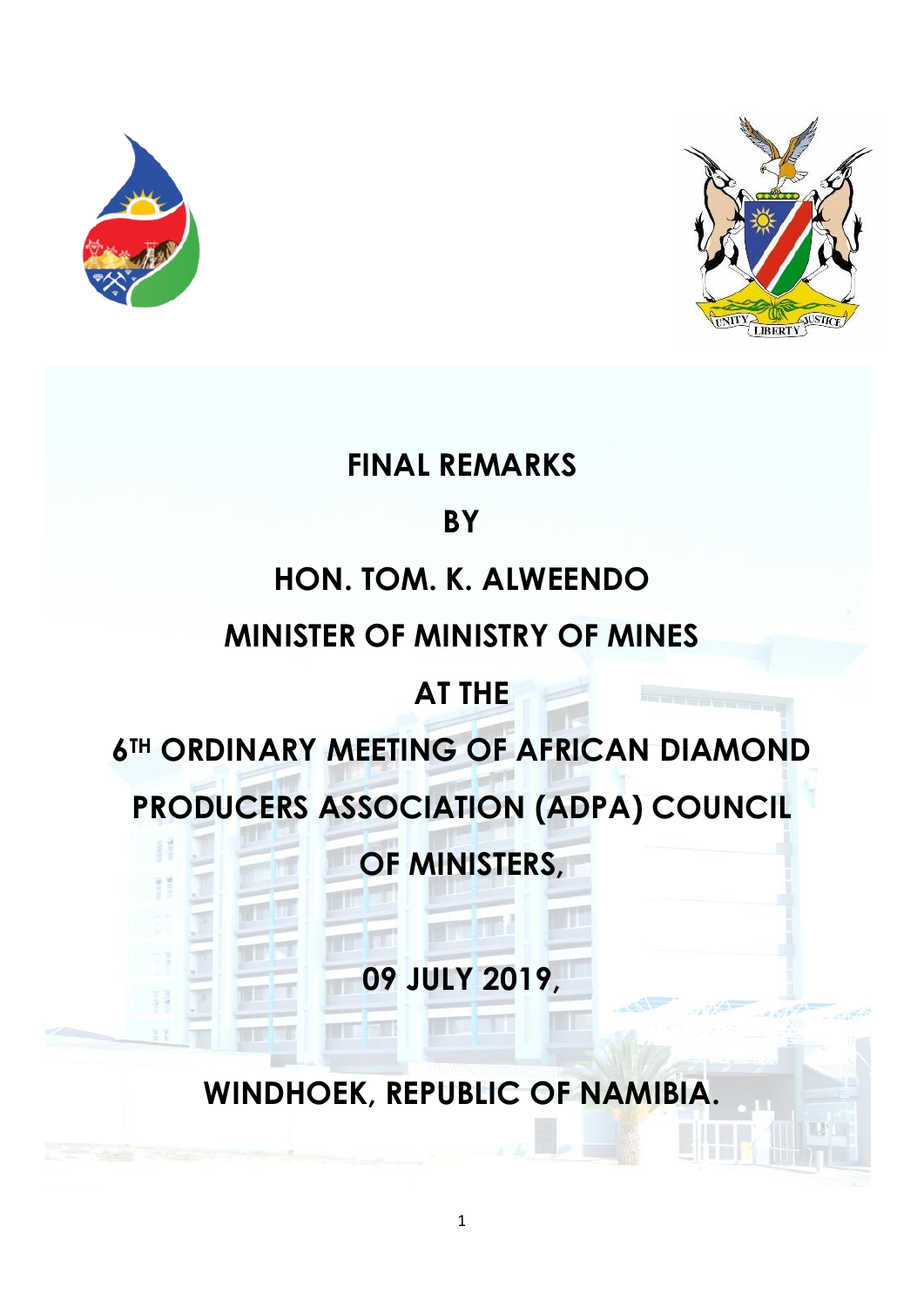On this most auspicious occasion, I would like to acknowledge the presence of our esteemed guests:

- 1. Hon. Kornelia Shilunga, MP, Deputy Minister of Mines and Energy;
- 2. Eng. Edgar de Carvalho ADPA Executive Secretary;
- 3. ADPA members and observers;
- 4. Distinguished guests from the diamond industry;
- 5. Ladies and Gentlemen

Dear Esteemed Guests,

On behalf of the Republic of Namibia, a member of the African Diamond Producers Association (ADPA) and as a host for the 6th Council of Minister's meeting, I would like to express our most sincere thanks and gratitude for getting the opportunity to host this momentous event.

For centuries diamonds have been regarded all over the world as symbols of everlasting love, beauty and accomplishment.

2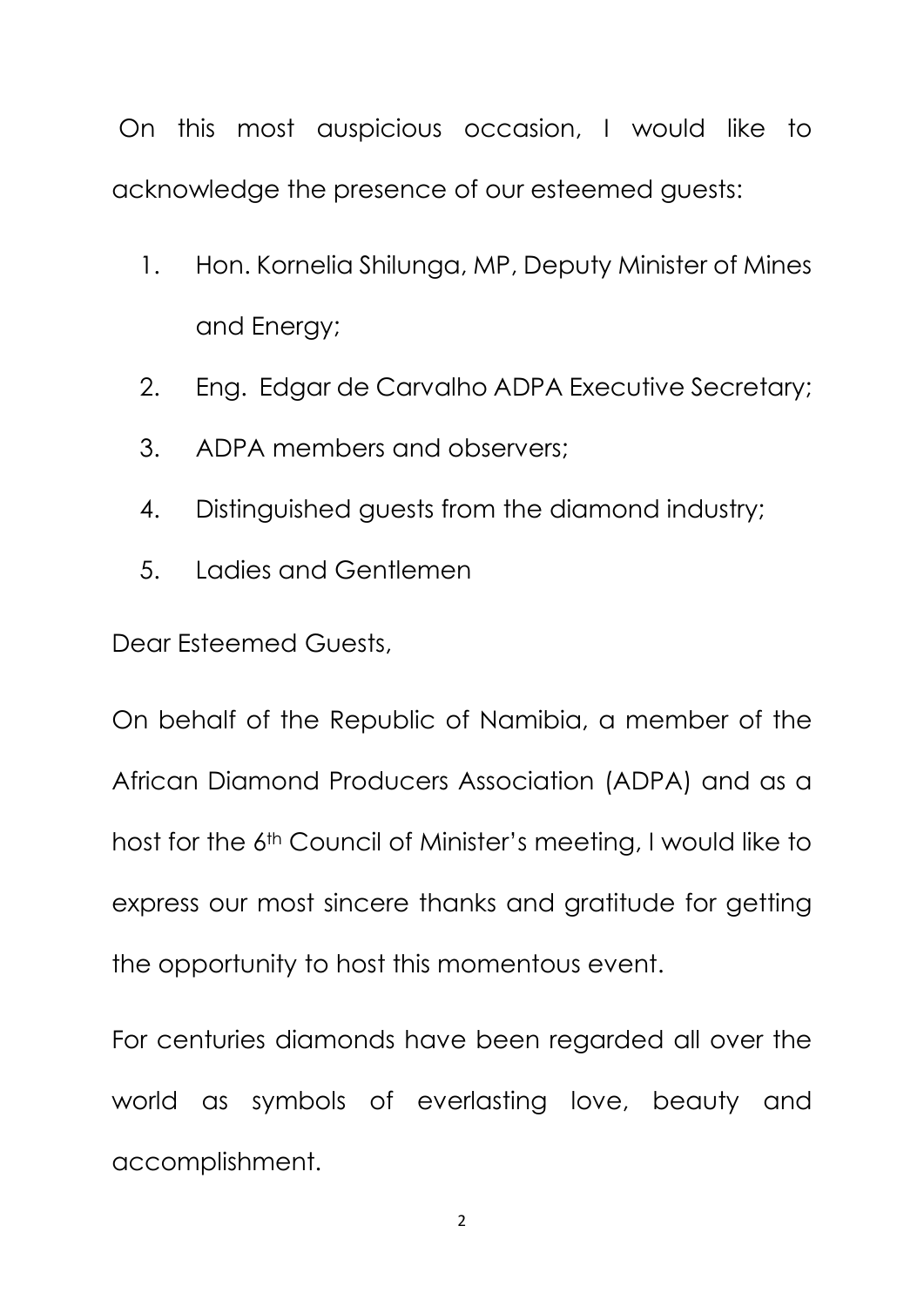To ADPA member countries, rough diamonds are a special, unique strategic mineral that not only generates revenue for the diamond producing countries but more importantly has the potential to contribute significantly towards efforts to improve the lives of our citizens through job creation, skills development, value addition, technology transfer and intellectual property transfer.

Having reflected on the various meanings of diamonds, I want to use this juncture to point out that by coming together as member countries of the ADPA, we have acknowledged the value of using this platform to promote our common interests, which are:

(a) to fully understand and appreciate our place in the global diamond industry as African diamond producers;

3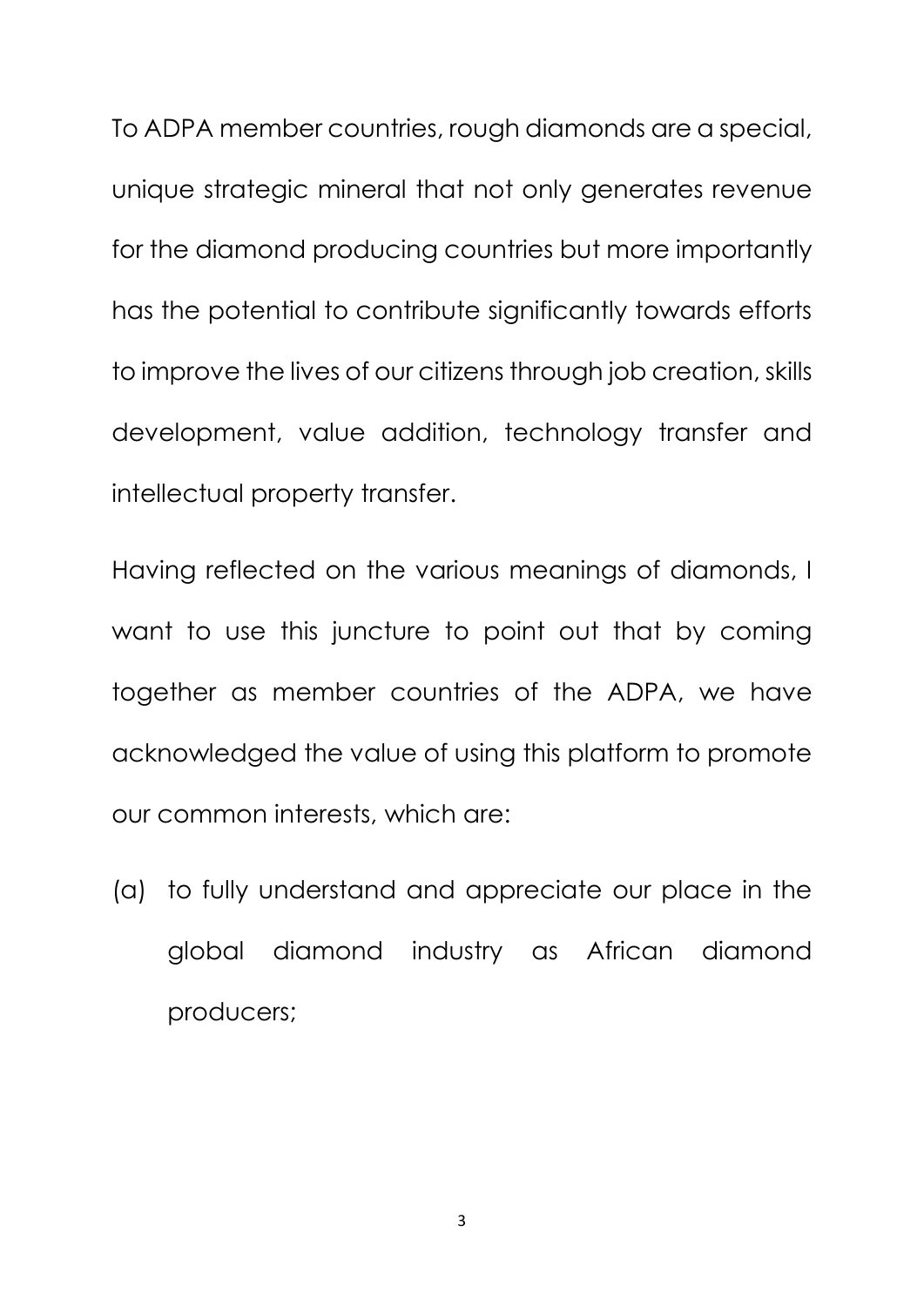- (b) how to use the ADPA platform to drive the common interest of ADPA members for the ultimate benefit of all our citizens;
- (c) to assess potential threats to the industry such as lab grown diamonds, dwindling margins across the diamond value chain etc.;
- (d) to share the good that diamonds do in each of our countries and deliberate on how we can leverage this in supporting efforts to promote and keep natural diamonds front of mind with global consumers;
- (e) for member countries to cooperate in continuing to unlock the benefits from the industry as well as to strive to do so in a manner that promotes the sustainability of the industry; and
- (f) share best practice across the ADPA member countries with particular focus on legislation and policies that will enable us to unlock further value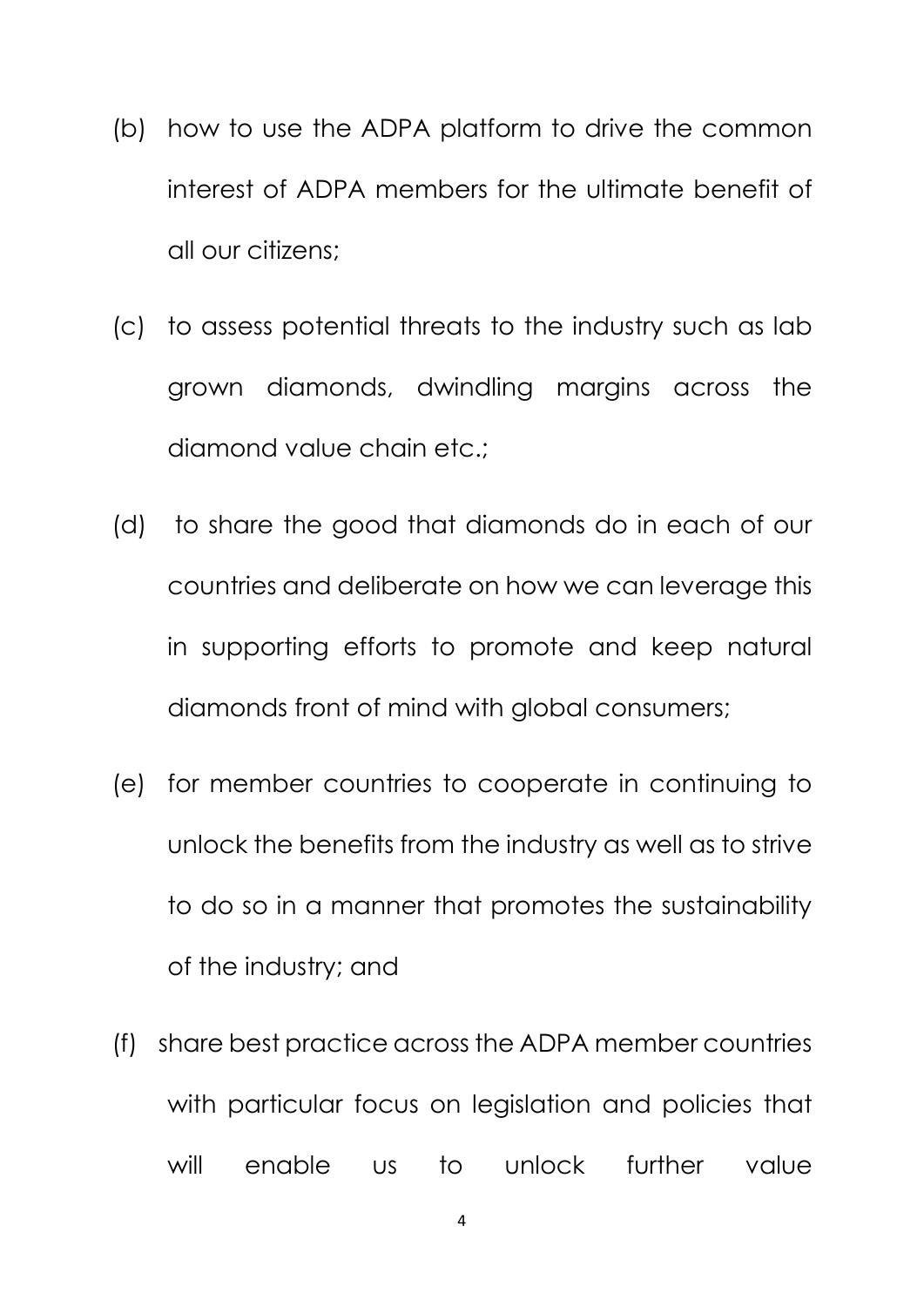addition/beneficiation opportunities across the African diamond industry

Esteemed guests, I take this opportunity thank you all for your inputs and contributions that were made in a mutual effort to maximize the potential of diamond producers under the ADPA.

We appreciate the sharing of best practices from individual countries and it has indeed been a day of intense reflection and dialogue.

Your presence has indeed contributed to the success of the meeting and I hope to see you again tomorrow for the further presentations and adoption of what we have deliberated here today.

As a country, Namibia is inviting you to witness the official handover of the Chairmanship of the ADPA from the successfully ended reign of the Republic of Guinea.

5